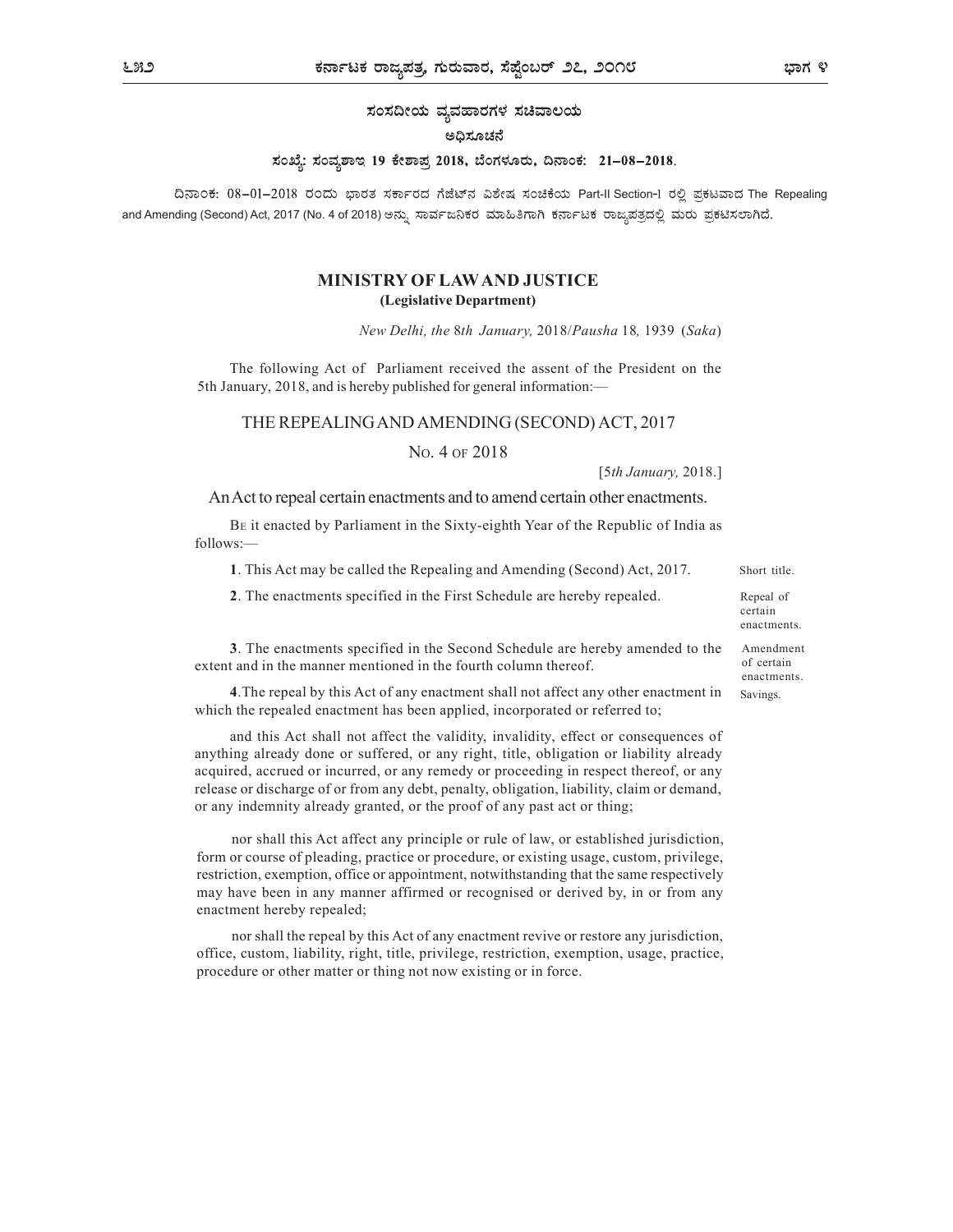### THE FIRST SCHEDULE (See section 2)

# REPEALS

|      |                        | THE FIRST SCHEDULE<br>(See section 2)                                       |
|------|------------------------|-----------------------------------------------------------------------------|
|      |                        | <b>REPEALS</b>                                                              |
| Year | Act No.                | Short title                                                                 |
| 1    | $\sqrt{2}$             | 3                                                                           |
|      |                        | <b>Central Acts</b>                                                         |
| 1850 | XXI                    | The Caste Disabilities Removal Act, 1850.                                   |
| 1857 | VII                    | The Madras Uncovenanted Officers Act, 1857.                                 |
| 1857 | XXI                    | The Howrah Offences Act, 1857.                                              |
| 1859 | XII                    | The Calcutta Pilots Act, 1859.                                              |
| 1862 | Ш                      | The Government Seal Act, 1862.                                              |
| 1873 | XVI                    | The North-Western Provinces Village and Road Police Act, 1873.              |
| 1875 | XX                     | The Central Provinces Laws Act, 1875.                                       |
| 1876 | XIX                    | The Dramatic Performances Act, 1876.                                        |
| 1879 | XIV                    | The Hackney-carriage Act, 1879.                                             |
| 1879 | $\bold{XIX}$           | The Raipur and Khattra Laws Act, 1879.                                      |
| 1881 | XIII                   | The Fort William Act, 1881.                                                 |
| 1882 | $\mathbf{XXI}$         | The Madras Forest (Validation) Act, 1882.                                   |
| 1883 | $\mathbf X$            | The Bikrama Singh's Estates Act, 1883.                                      |
| 1886 | $\mathbf{XXI}$         | The Oudh Wasikas Act, 1886.                                                 |
| 1888 | $\rm III$              | The Police Act, 1888.                                                       |
| 1888 | $V\text{III}$          | The Indian Tolls Act, 1888.                                                 |
| 1893 | $\rm II$               | The Porahat Estate Act, 1893.                                               |
| 1895 | XV                     | The Government Grants Act, 1895.                                            |
| 1897 | $\rm VIII$             | The Reformatory Schools Act, 1897.                                          |
| 1911 | X                      | The Prevention of Seditious Meetings Act, 1911.                             |
| 1912 | ${\rm VII}$            | The Bengal, Bihar and Orissa and Assam Laws Act, 1912.                      |
| 1917 | $\mathbf{XXV}$         | The Sir Currimbhoy Ebrahim Baronetcy (Amendment) Act, 1917.                 |
| 1921 | XVII                   | The Cattle-trespass (Amendment) Act, 1921.                                  |
| 1931 | $\mathbf{XX}$          | The Sheriff of Calcutta (Powers of Custody) Act, 1931.                      |
| 1932 | XI                     | The Public Suits Validation Act, 1932.                                      |
| 1932 | <b>XXIV</b>            | The Bengal Suppression of Terrorist Outrages (Supplementary) Act, 1932.     |
| 1938 | $\mathbf{X}\mathbf{X}$ | The Criminal Law Amendment Act, 1938.                                       |
| 1941 | ${\rm I\!V}$           | The Berar Laws Act, 1941.                                                   |
| 1942 | <b>XVIII</b>           | The Weekly Holidays Act, 1942.                                              |
| 1943 | <b>XXIII</b>           | The War Injuries (Compensation Insurance) Act, 1943.                        |
| 1947 | XVI                    | The Trading with the Enemy (Continuance of Emergency Provisions) Act, 1947. |
| 1948 | 26                     | The Junagadh Administration (Property) Act, 1948.                           |
| 1949 | 51                     | The Requisitioned Land (Apportionment of Compensation) Act, 1949.           |
| 1949 | 61                     | The Professions Tax Limitation (Amendment and Validation) Act, 1949.        |
| 1950 | ${\rm I\!V}$           | The Preventive Detention Act, 1950.                                         |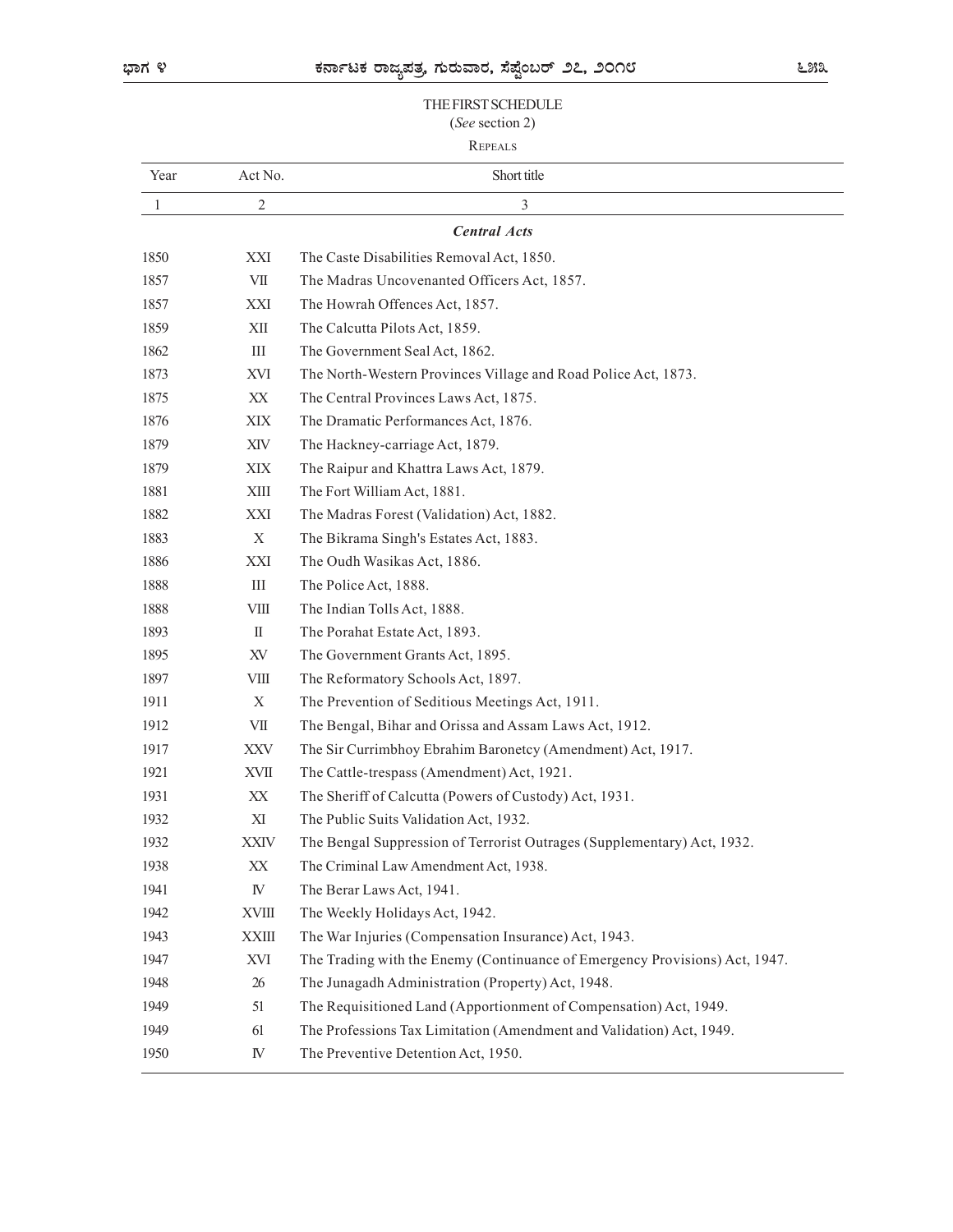|              | ಕರ್ನಾಟಕ ರಾಜ್ಯಪತ್ರ ಗುರುವಾರ, ಸೆಪ್ಟೆಂಬರ್ ೨೭, ೨೦೧೮<br>ಭಾಗ ೪ |                                                                                                                                  |  |
|--------------|---------------------------------------------------------|----------------------------------------------------------------------------------------------------------------------------------|--|
| 1            | $\overline{2}$                                          | $\mathfrak{Z}$                                                                                                                   |  |
| 1950         | L                                                       | The Preventive Detention (Amendment) Act, 1950.                                                                                  |  |
| 1950         | 67                                                      | The Cooch-Behar (Assimilation of Laws) Act, 1950.                                                                                |  |
| 1951         | 3                                                       | The Part B States (Laws) Act, 1951.                                                                                              |  |
| 1951         | IV                                                      | The Preventive Detention (Amendment) Act, 1951.                                                                                  |  |
| 1951         | 51                                                      | The Railway Companies (Emergency Provisions) Act, 1951.                                                                          |  |
| 1951<br>1951 | 66<br>70                                                | The Part C States (Miscellaneous Laws) Repealing Act, 1951.<br>The Displaced Persons (Debts Adjustment) Act, 1951.               |  |
| 1952         | $\mathbf{1}$                                            | The Part B States Marriages Validating Act, 1952.                                                                                |  |
| 1952         | <b>XXXIV</b>                                            | The Preventive Detention (Amendment) Act, 1952.                                                                                  |  |
| 1952         | LXI                                                     | The Preventive Detention (Second Amendment) Act, 1952.                                                                           |  |
| 1954         | 4                                                       | The Abducted Persons (Recovery and Restoration) Amendment Act, 1954.                                                             |  |
| 1954         | 7                                                       | The Government of Part C States (Amendment) Act, 1954.                                                                           |  |
| 1954         | 15                                                      | The Transfer of Evacuee Deposits Act, 1954.                                                                                      |  |
| 1954         | 20                                                      | The Absorbed Areas (Laws) Act, 1954.                                                                                             |  |
| 1954         | 36                                                      | The Chandernagore (Merger) Act, 1954.                                                                                            |  |
| 1954         | 51                                                      | The Preventive Detention (Amendment) Act, 1954.                                                                                  |  |
| 1955         | 19                                                      | The Commanders-in-Chief (Change in Designation) Act, 1955.                                                                       |  |
| 1955<br>1956 | 30 <sup>°</sup><br>$\overline{4}$                       | The Abducted Persons (Recovery and Restoration) Continuance Act, 1955.<br>The Bar Councils (Validation of State Laws) Act, 1956. |  |
| 1956         | 50                                                      | The Indian Cotton Cess (Amendment) Act, 1956.                                                                                    |  |
| 1956         | 65                                                      | The Abducted Persons (Recovery and Restoration) Continuance Act, 1956.                                                           |  |
| 1956         | 88                                                      | The Representation of the People (Miscellaneous Provisions) Act, 1956.                                                           |  |
| 1956         | $97\,$                                                  | The Delhi Tenants (Temporary Protection) Act, 1956.                                                                              |  |
| 1957         | 32                                                      | The Forward Contracts (Regulation) Amendment Act, 1957.                                                                          |  |
| 1957         | 37                                                      | The Legislative Councils Act, 1957.                                                                                              |  |
| 1957         | 54                                                      | The Preventive Detention (Continuance) Act, 1957.                                                                                |  |
| 1959         | 24                                                      | The Pharmacy (Amendment) Act, 1959.                                                                                              |  |
| 1960         | 31                                                      | The Tripura Municipal Law (Repeal) Act, 1960.                                                                                    |  |
| 1960         | 47                                                      | The Bilaspur Commercial Corporation (Repeal) Act, 1960.                                                                          |  |
| 1960         | $48\,$                                                  | The Mahendra Pratab Singh Estates (Repeal) Act, 1960.<br>The Tripura Excise Law (Repeal) Act, 1960.                              |  |
| 1960<br>1962 | 53<br>62                                                | The Emergency Risks (Goods) Insurance Act, 1962.                                                                                 |  |
| 1962         | 63                                                      | The Emergency Risks (Factories) Insurance Act, 1962.                                                                             |  |
| 1963         | 29                                                      | The Institutes of Technology (Amendment) Act, 1963.                                                                              |  |
| 1963         | 56                                                      | The Delhi Development (Amendment) Act, 1963.                                                                                     |  |
| 1964         | 23                                                      | The Delhi (Delegation of Powers) Act, 1964.                                                                                      |  |
| 1965         | 50                                                      | The Goa, Daman and Diu (Absorbed Employees) Act, 1965.                                                                           |  |
| 1967         | 16                                                      | The Anti-Corruption Laws (Amendment) Act, 1967.                                                                                  |  |
| 1969         | 41                                                      | The International Monetary Fund and Bank (Amendment) Act, 1969.                                                                  |  |
| 1971         | 65                                                      | The Asian Refractories Limited (Acquisition of Undertaking) Act, 1971.                                                           |  |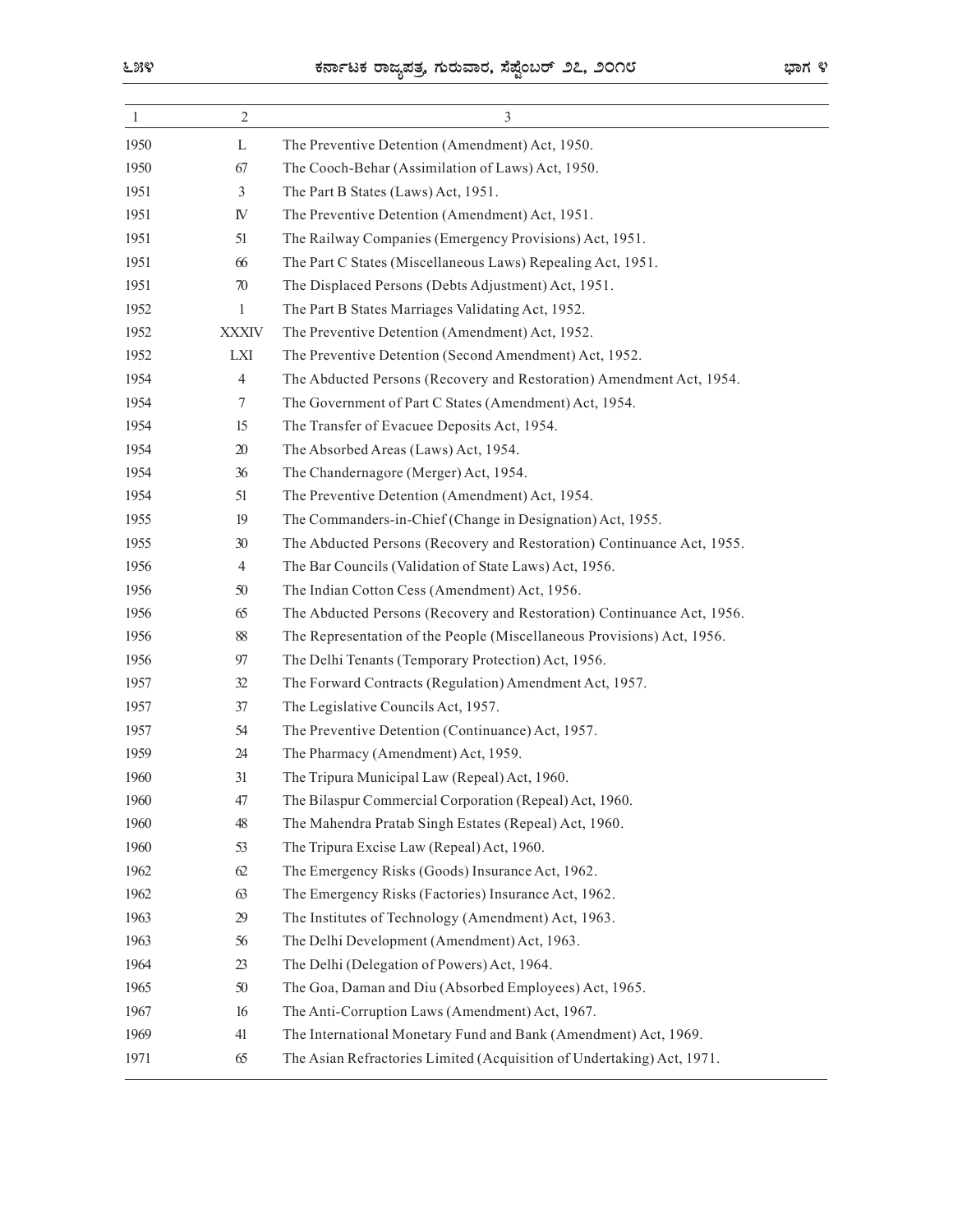|              |                  | ಕರ್ನಾಟಕ ರಾಜ್ಯಪತ್ರ, ಗುರುವಾರ, ಸೆಪ್ಟೆಂಬರ್ ೨೭, ೨೦೧೮<br>೬೫೫                                                                                                                              |
|--------------|------------------|-------------------------------------------------------------------------------------------------------------------------------------------------------------------------------------|
| -1           | $\overline{2}$   | $\mathfrak{Z}$                                                                                                                                                                      |
| 1971         | 68               | The Uttar Pradesh Cantonments (Control of Rent and Eviction) (Repeal) Act, 1971.                                                                                                    |
| 1972         | 36               | The Coking Coal Mines (Nationalisation) Act, 1972.                                                                                                                                  |
| 1973         | 26               | The Coal Mines (Nationalisation) Act, 1973.                                                                                                                                         |
| 1975         | 19               | The All-India Services Regulations (Indemnity) Act, 1975.                                                                                                                           |
| 1976         | $22\,$           | The Assam Sillimanite Limited (Acquisition and Transfer of Refractory Plant) Act, 1976.                                                                                             |
| 1976         | $28\,$           | The Parliamentary Proceedings (Protection of Publication) Repeal Act, 1976.                                                                                                         |
| 1976         | 76               | The National Library of India Act, 1976.                                                                                                                                            |
| 1976         | 89               | The Indian Iron and Steel Company (Acquisition of Shares) Act, 1976.                                                                                                                |
| 1976         | 96               | The Braithwaite and Company (India) Limited (Acquisition and Transfer of Undertakings)<br>Act, 1976.                                                                                |
| 1977         | 16               | The Disputed Elections (Prime Minister and Speaker) Act, 1977.                                                                                                                      |
| 1977         | 41               | The Smith, Stainstreet and Company Limited (Acquisition and Transfer of Undertakings)<br>Act, 1977.                                                                                 |
| 1977         | 42               | The Gresham and Craven of India (Private) Limited (Acquisition and Transfer of<br>Undertakings) Act, 1977.                                                                          |
| 1978         | 13               | The Hindustan Tractors Limited (Acquisition and Transfer of Undertakings) Act, 1978.                                                                                                |
| 1978         | $42\,$           | The Bolani Ores Limited (Acquisition of Shares) and Miscellaneous Provisions Act, 1978.                                                                                             |
| 1979         | 12               | The Punjab Excise (Delhi Amendment) Act, 1979.                                                                                                                                      |
| 1980         | $58\,$           | The Bengal Chemical and Pharmaceutical Works Limited (Acquisition and Transfer of<br>Undertakings) Act, 1980.                                                                       |
| 1983         | 35               | The Dangerous Machines (Regulation) Act, 1983.                                                                                                                                      |
| 1984         | 39               | The Punjab Municipal (New Delhi Amendment) Act, 1984.                                                                                                                               |
| 1984         | 43               | The Aluminium Corporation of India Limited (Acquisition and Transfer of Aluminium<br>Undertaking) Act, 1984.                                                                        |
| 1984         | 57               | The Bengal Immunity Company Limited (Acquisition and Transfer of Undertakings)<br>Act, 1984.                                                                                        |
| 1985         | $80\,$           | The Customs (Amendment) Act, 1985.                                                                                                                                                  |
| 1987<br>1993 | $36\,$<br>$24\,$ | The Brentford Electric (India) Limited (Acquisition and Transfer of Undertakings)<br>Act, 1987.<br>The National Thermal Power Corporation Limited, the National Hydroelectric Power |
|              |                  | Corporation Limited and the North-Eastern Electric Power Corporation Limited<br>(Acquisition and Transfer of Power Transmission Systems) Act, 1993.                                 |
| 1994         | 56               | The Neyveli Lignite Corporation Limited (Acquisition and Transfer of Power Transmission<br>System) Act, 1994.                                                                       |
| 1999         | 6                | The Delhi Development Authority (Validation of Disciplinary Powers) Act, 1998.                                                                                                      |
| 1999         | 8                | The Customs (Amendment) Act, 1998.                                                                                                                                                  |
| 1999         | 49               | The Copyright (Amendment) Act, 1999.                                                                                                                                                |
| 2000         | $20\,$           | The Direct-tax Laws (Miscellaneous) Repeal Act, 2000.                                                                                                                               |
| 2000         | $48\,$           | The Forfeiture (Repeal) Act, 2000.                                                                                                                                                  |
| 2001         | 33               | The Influx from Pakistan (Control) Repealing (Repeal) Act, 2001.                                                                                                                    |
| 2001         | 36               | The Indian Universities (Repeal) Act, 2001.                                                                                                                                         |
| 2001         | 37               | The Auroville (Emergency Provisions) Repeal Act, 2001.                                                                                                                              |
| 2001         | 41               | The Central Sales Tax (Amendment) Act, 2001.                                                                                                                                        |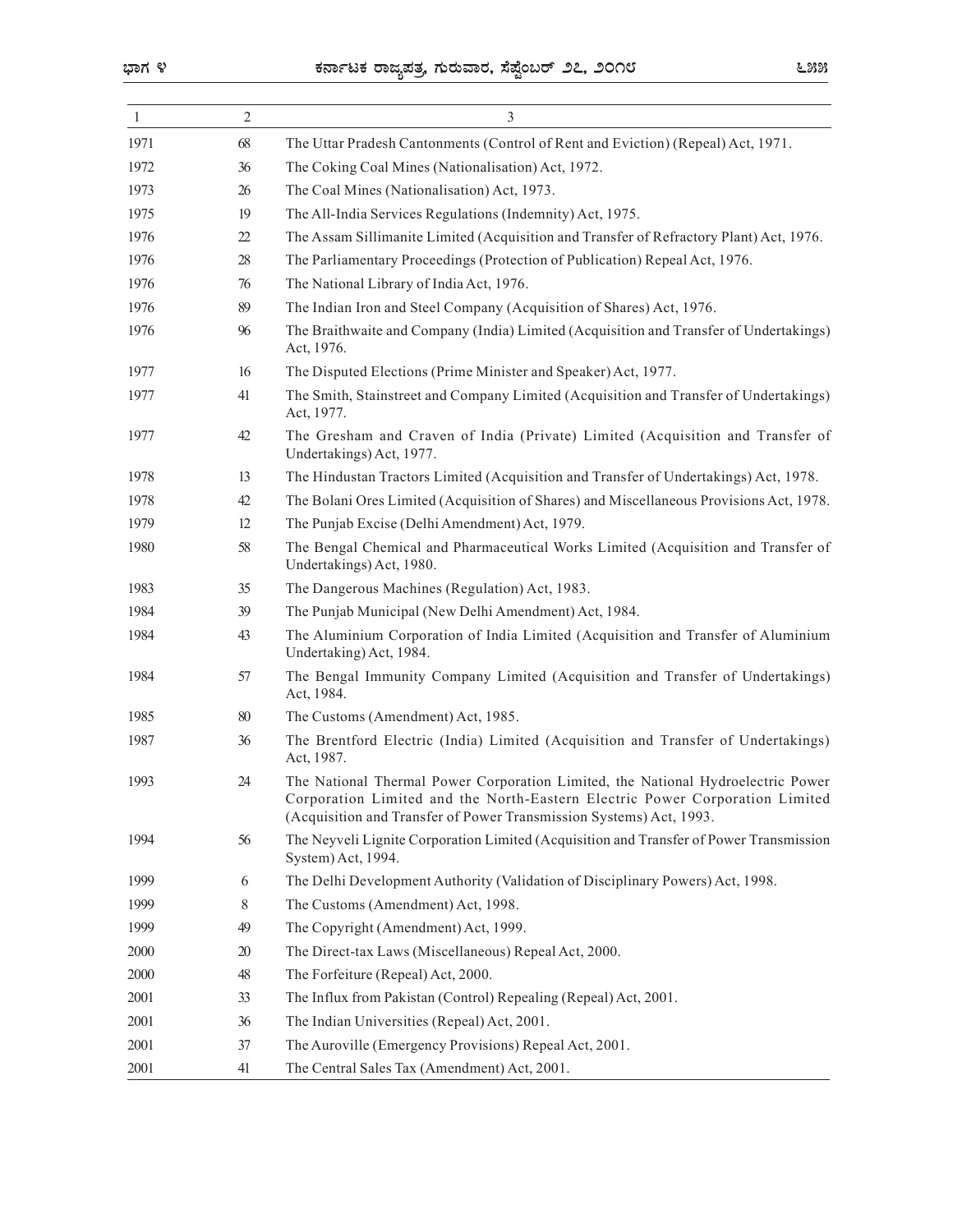| ಕರ್ನಾಟಕ ರಾಜ್ಯಪತ್ರ, ಗುರುವಾರ, ಸೆಪ್ಷೆಂಬರ್ ೨೭, ೨೦೧೮                                                                                      |                  | <u>- ೫೬</u>  |
|--------------------------------------------------------------------------------------------------------------------------------------|------------------|--------------|
| 3                                                                                                                                    | 2                | 1            |
| The Two-Member Constituencies (Abolition) and other Laws Repeal Act, 2001.                                                           | 47               | 2001         |
| The Mysore State Legislature (Delegation of Powers) Repeal Act, 2002.                                                                | 57               | 2002         |
| The Countess of Dufferin's Fund (Repeal) Act, 2002.                                                                                  | 65               | 2002         |
| The Prevention of Food Adulteration (Extension to Kohima and Mokokchung Districts)<br>Repeal Act, 2002.                              | 66               | 2002         |
| The Refugee Relief Taxes (Abolition) Repeal Act, 2002.                                                                               | 70               | 2002         |
| The Cable Television Networks (Regulation) Amendment Act, 2002.                                                                      | 2                | 2003         |
| The Displaced Persons Claims and other Laws Repeal Act, 2005.                                                                        | 38               | 2005         |
| The Immigration (Carriers' Liability) Amendment Act, 2005.                                                                           | 44               | 2005         |
| The Central Sales Tax (Amendment) Act, 2005.                                                                                         | 3                | 2006         |
| The National Commission for Minority Educational Institutions (Amendment) Act, 2006.                                                 | 18               | 2006         |
| The Cess Laws (Repealing and Amending) Act, 2006.                                                                                    | 24               | 2006         |
| The Taxation Laws (Amendment) Act, 2006.<br>The Spirituous Preparations (Inter-State Trade and Commerce) Control (Repeal) Act, 2006. | 29<br>$32\,$     | 2006<br>2006 |
| The Produce Cess Laws (Abolition) Act, 2006.                                                                                         | $46\,$           | 2006         |
| The Indian Rifles (Repeal) Act, 2006.                                                                                                | 49               | 2006         |
| The Mizoram University (Amendment) Act, 2007.                                                                                        | 24               | 2007         |
| The Competition (Amendment) Act, 2007.                                                                                               | 39               | 2007         |
| The Central Universities Laws (Amendment) Act, 2008.                                                                                 | $25\,$           | 2008         |
| The Competition (Amendment) Act, 2009.                                                                                               | 39               | 2009         |
| The National Commission for Minority Educational Institutions (Amendment) Act, 2010.                                                 | $20\,$           | 2010         |
| The Jharkhand Panchayat Raj (Amendment) Act, 2010.                                                                                   | 33               | 2010         |
| The Copyright (Amendment) Act, 2012.                                                                                                 | $27\,$           | 2012         |
| The Central Educational Institutions (Reservation in Admission) Amendment Act, 2012.                                                 | 31               | 2012         |
| <b>Ordinances made by the Governor-General</b>                                                                                       |                  |              |
| The War Injuries Ordinance, 1941.                                                                                                    | VII              | 1941         |
| The Collective Fines Ordinance, 1942.                                                                                                | XX               | 1942         |
| The Armed Forces (Special Powers) Ordinance, 1942.                                                                                   | XLI              | 1942         |
| The Public Health (Emergency Provisions) Ordinance, 1944.                                                                            | XXI              | 1944         |
| The War Gratuities (Income-tax Exemption) Ordinance, 1945.                                                                           | <b>XXIV</b>      | 1945         |
| The Secunderabad Marriage Validating Ordinance, 1945.                                                                                | <b>XXX</b>       | 1945         |
| The Bank Notes (Declaration of Holdings) Ordinance, 1946.                                                                            | $\rm II$         | 1946         |
| The Criminal Law Amendment Ordinance, 1946.                                                                                          | VI               | 1946         |
| The Termination of War (Definition) Ordinance, 1946.                                                                                 | $\boldsymbol{X}$ | 1946         |